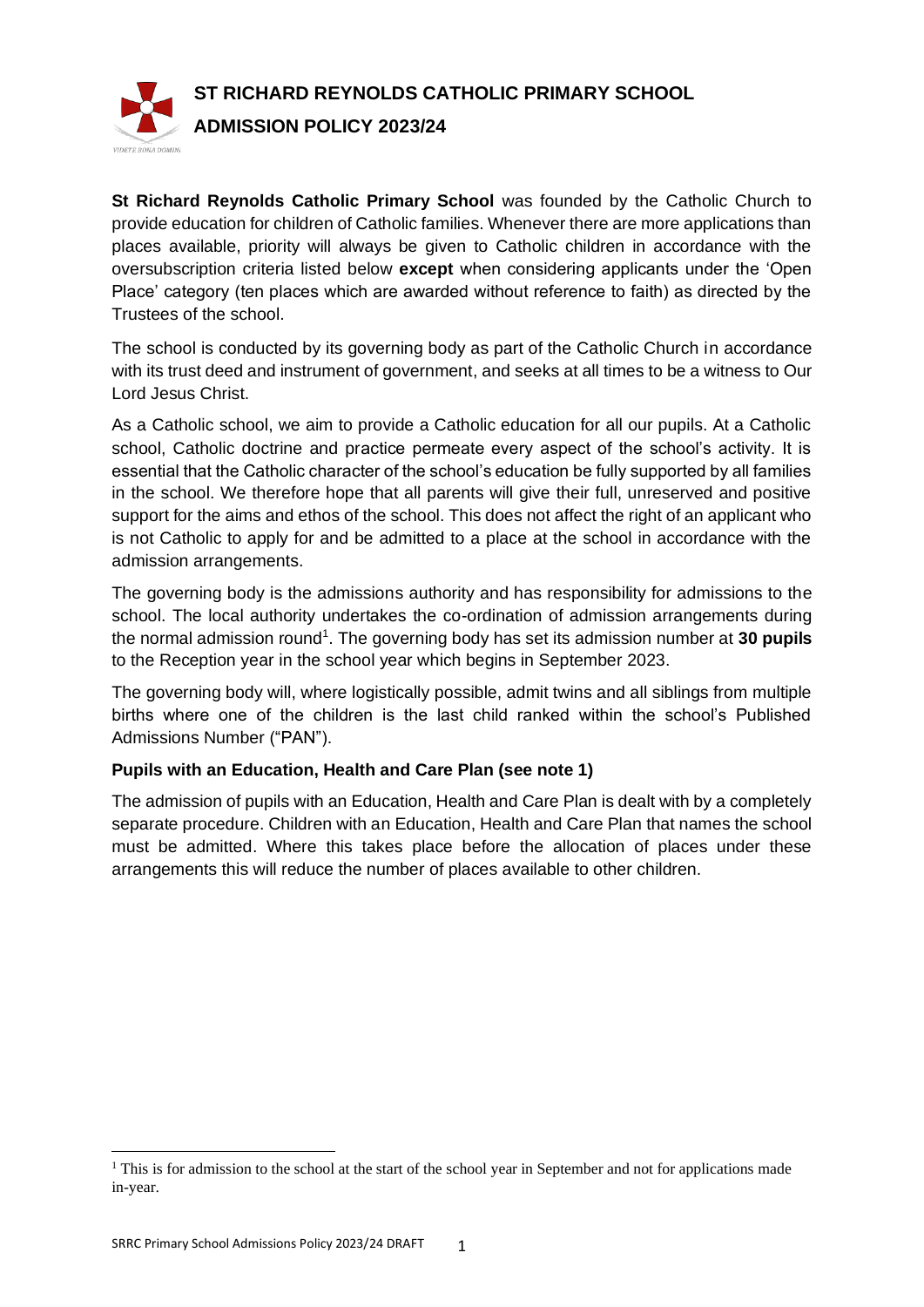## **Oversubscription Criteria**

*At any time where there are more applications for places than the number of places available, places will be offered according to the following order of priority. All applications are first considered for a Foundation place and then all those not awarded a Foundation place are considered for an Open place. There are 20 Foundation and places and 10 Open places.*

### **20 Foundation Places**

- 1. Baptised Catholic looked after and previously looked after children (see note 2 and 3)
- 2. Baptised Catholic children with a Certificate of Catholic Practice. (see notes 3 and 4)
- 3. Other Catholic children (see note 3)
- 4. Other looked after and previously looked after children (see note 2).
- 5. Catechumens and members of an Eastern Christian Church (see notes 5 and 6).
- 6. Children of other Christian denominations and Children of other faiths whose membership is evidenced by a certificate of Baptism or by a minister of religion or other religious leader (see notes 7 and 8).
- 7. Any other children.

### **10 Open Places**

- 1. Looked after and previously looked after children (see note 2).
- 2. Children living closest to the school as measured in accordance with the Tie Break below.

### *Within each of the categories listed above, the following provisions will be applied in the following order.*

- (i) Where evidence is provided at the time of application of an exceptional social, medical or pastoral need of the child which can most appropriately be met at this school, the application will be placed at the top of the category in which the application is made. (see note 11).
- (ii) The attendance of a brother or sister at St Richard Reynolds Catholic Primary School at the time of enrolment will increase the priority of an application within each category so that the application will be placed at the top of the category in which the application is made after children in (i) above (see note 9).
- (iii) A child(ren) of a member of St Richard Reynolds Catholic College staff who has been employed at the College (Primary or High School) for two or more consecutive years at the time of application.

### **Tie Break**

Priority will be given to children living closest to the school determined by the shortest distance. Proximity to the school will be measured by the shortest route by road and/or maintained footpath from the property to the nearest pedestrian school gate used by the relevant yeargroup. Accessibility of private or public transport will not be considered. All distances will be measured by Richmond Council using their geographical information system. In the event of distances being the same for two or more children where this would determine the last place to be allocated, random allocation will be carried out and supervised by a person independent of the school.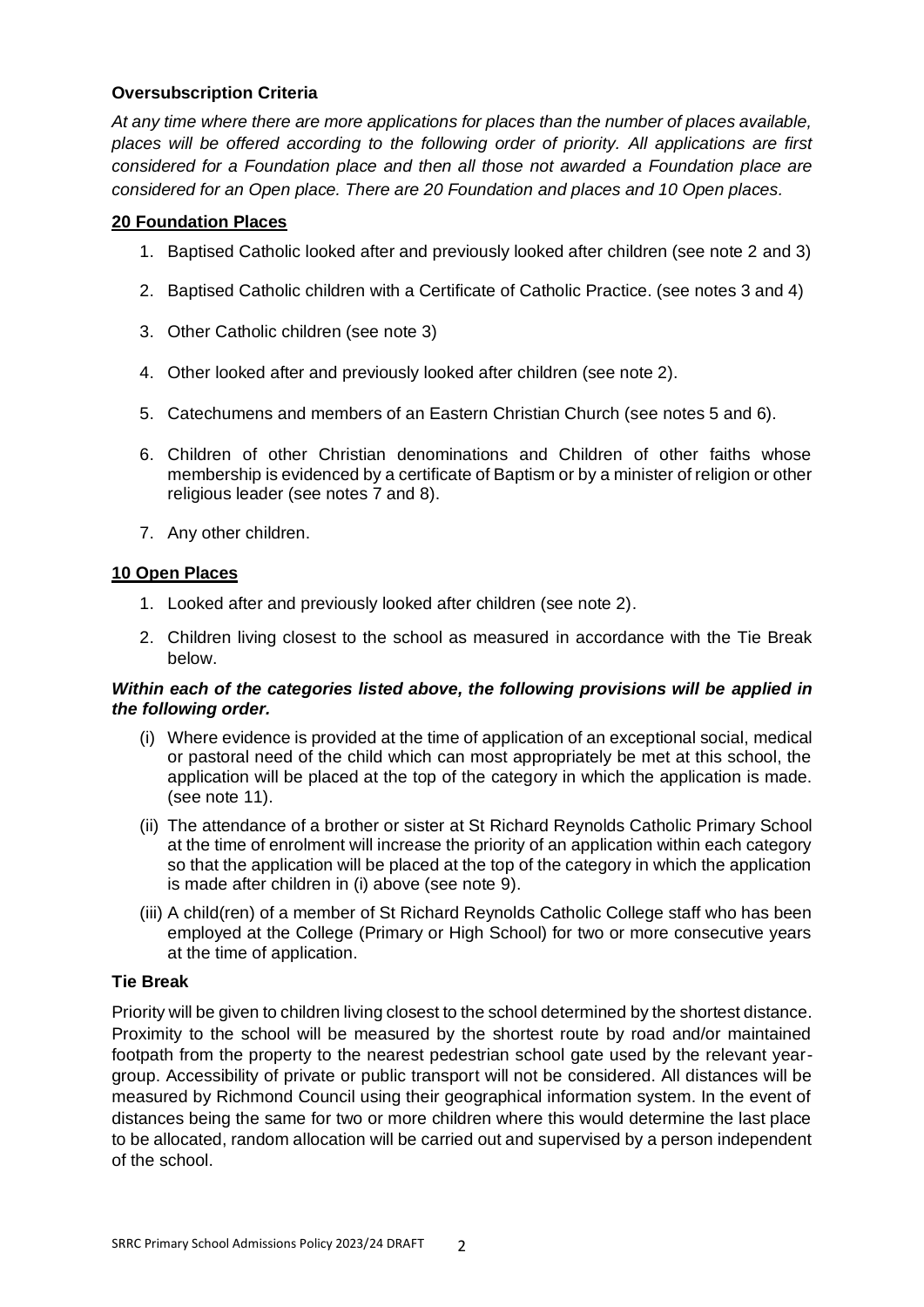### **Application Procedures and Timetable**

To apply for a place at this school in the normal admission round<sup>2</sup>, you **must** complete a Common Application Form available from the local authority in which you live (online and in hard copy). You are also requested to complete the Supplementary Information Form (SIF) attached to this policy if you wish to be considered for a Foundation place under criteria 1, 2, 3, 5 or 6. The SIF should be returned to Primary Admissions Officer at St Richard Reynolds Catholic College, Clifden Road, Twickenham TW1 4LT by hand or by post by **15th January 2023.**

You will be advised of the outcome of your application on **16th April 2023** or the next working day, by the local authority on our behalf. If you are unsuccessful (unless your child gained a place at a school you ranked higher) you will be informed of the reasons, related to the oversubscription criteria listed above, and you have the right of appeal to an independent appeal panel.

*If you wish your child to be considered under the Foundation place category and do not provide the information required in the SIF and return it by the closing date, together with all supporting documentation, your child will not be placed in criteria 1, 2, 3, 5 or 6, and this is likely to affect your child's chance of being offered a place.*

# **All applications which are submitted on time will be considered at the same time and after the closing date for admissions which is 15th January 2023.**

## **Late Applications**

Late applications will be administered in accordance with your home Local Authority Coordinated Admissions Scheme. You are encouraged to ensure that your application is received on time.

## **Admission of Children Below Compulsory School Age and Deferred Entry**

A child is entitled to a full-time place in the September following their fourth birthday. A child's parents may defer the date at which their child, below compulsory school age, is admitted to the school, until later in the school year but not beyond the point at which they reach compulsory school age, or beyond the beginning of the final term of the school year for which an offer was made. A child may take up a part-time place until later in the school year but not beyond the point at which the child reaches compulsory school age. Upon receipt of the offer of a place a parent should notify the school, as soon as possible, that they wish to either defer their child's entry to the school or take up a part-time place.

### **Admission of Children Outside their Normal Age Group**

A request may be made for a child to be admitted outside of their normal age group, for example, if the child is gifted and talented or has experienced problems such as ill health. In addition, the parents of a summer born child, i.e. a child born between 1<sup>st</sup> April and 31<sup>st</sup> August, may request that the child be admitted out of their normal age group, to reception rather than year 1. Any such request should be made in writing to the admissions department at Richmond Council at the same time as the admission application is made. The governing body will make its decision about the request based on the circumstances of each case and in the best interests of the child. In addition to taking into account the views of the head teacher, including the head teacher's statutory responsibility for the internal organisation, management and control of the school, the governing body will take into account the views of the parents and of appropriate medical and education professionals, as appropriate.

For further details, please visit www.richmond.gov.uk or telephone 020 8891 7514.

<sup>&</sup>lt;sup>2</sup> This is for admission to the school at the start of the school year in September and not for applications made in-year.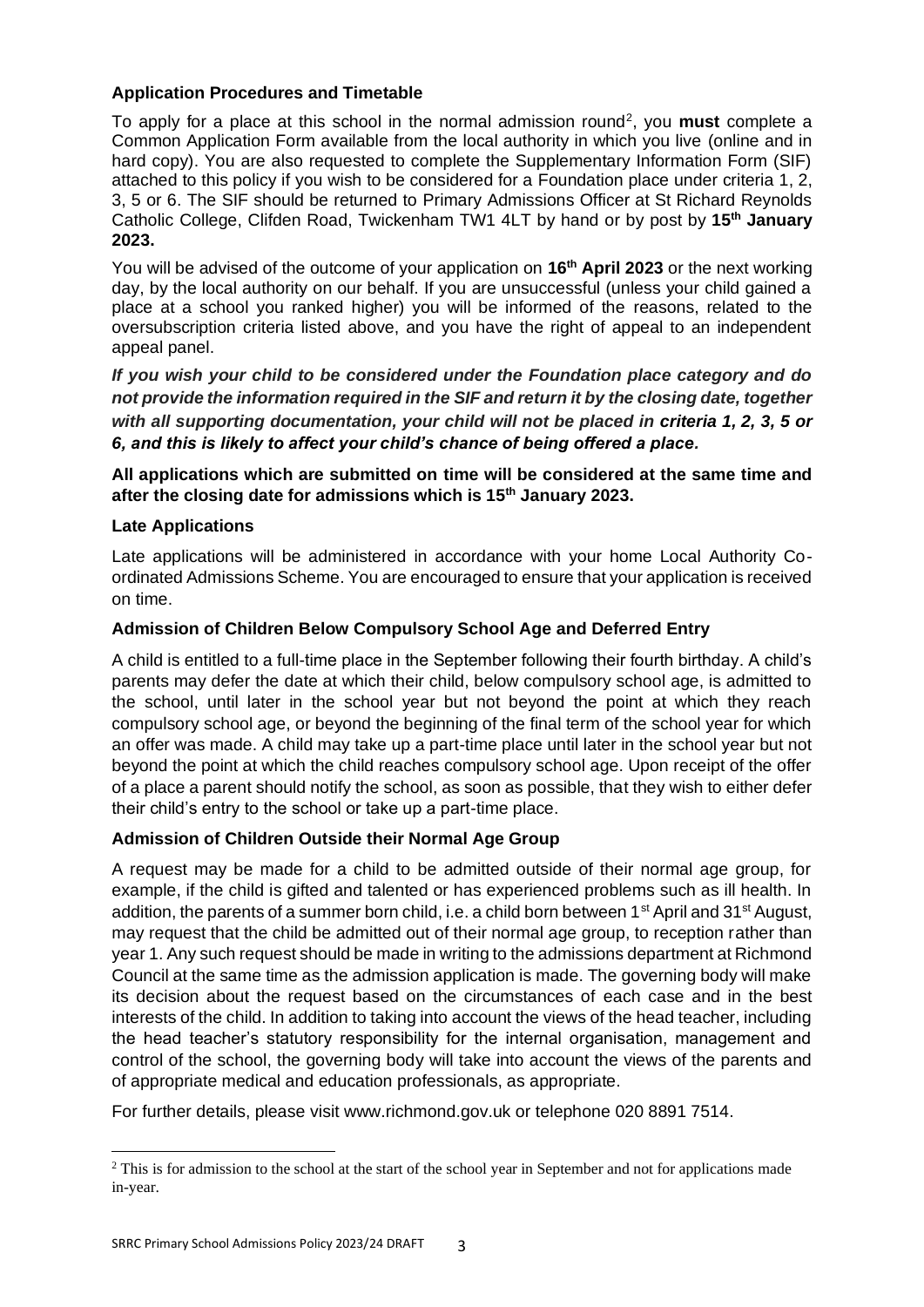# **Waiting Lists**

In addition to their right of appeal, unsuccessful children will be offered the opportunity to be placed on a waiting list. This waiting list will be maintained in order of the oversubscription criteria set out above and *not* in the order in which applications are received or added to the list. Waiting lists for admission will operate throughout the school year. The waiting list will be held open until the last day of the summer term in the academic year of entry.

## **Inclusion on the school's waiting list does not mean that a place will eventually become available.**

### **In-Year Applications**

An application can be made for a place for a child at any time outside the admission round and the child will be admitted where there are available places. Application should be made to the school by contacting Primary School Admissions Officer at St Richard Reynolds Catholic College, Clifden Road, Twickenham TW1 4LT by hand or by post. See the website for details.

Where there are places available but more applications than places, the published oversubscription criteria, as set out above, will be applied.

If there are no places available, the child will be added to the waiting list (see above).

You will be advised of the outcome of your application in writing, and you have the right of appeal to an independent appeal panel.

### **Fair Access Protocol**

The school is committed to taking its fair share of children who are vulnerable and/or hard to place, as set out in locally agreed protocols. Accordingly, outside the normal admission round the governing body is empowered to give absolute priority to a child where admission is requested under any locally agreed protocol. The governing body has this power, even when admitting the child would mean exceeding the published admission number (subject to the infant class size exceptions).

**The governing body reserves the right to withdraw the offer of a place or, where the child is already attending the school, the place itself, where it is satisfied that the offer or the place was obtained by deception.**

### *Notes (these notes form part of the oversubscription criteria)*

- 1. Education, Health and Care Plan is a plan made by the local authority under section 37 of the Children and Families Act 2014, specifying the special educational provision required for a child.
- 2. A 'looked after child' has the same meaning as in section 22(1) of the Children Act 1989, and means any child who is (a) in the care of a local authority or (b) being provided with accommodation by them in the exercise of their social services functions (e.g. children with foster parents) at the time of making the application to the school.
- 3. A 'previously looked after child' is a child who was looked after, but ceased to be so because he or she was adopted, or became subject to a child arrangements order or special guardianship order. Included in this definition are those children who appear (to the governing body) to have been in state care outside of England and who ceased to be in state care as a result of being adopted.
- 4. 'Catholic' means a member of a Church in full communion with the See of Rome. This includes the Eastern Catholic Churches. This will normally be evidenced by a certificate of baptism in a Catholic Church or a certificate of reception into the full communion of the Catholic Church. For the purposes of this policy, it includes a looked after child living with a family where at least one of the parents is Catholic.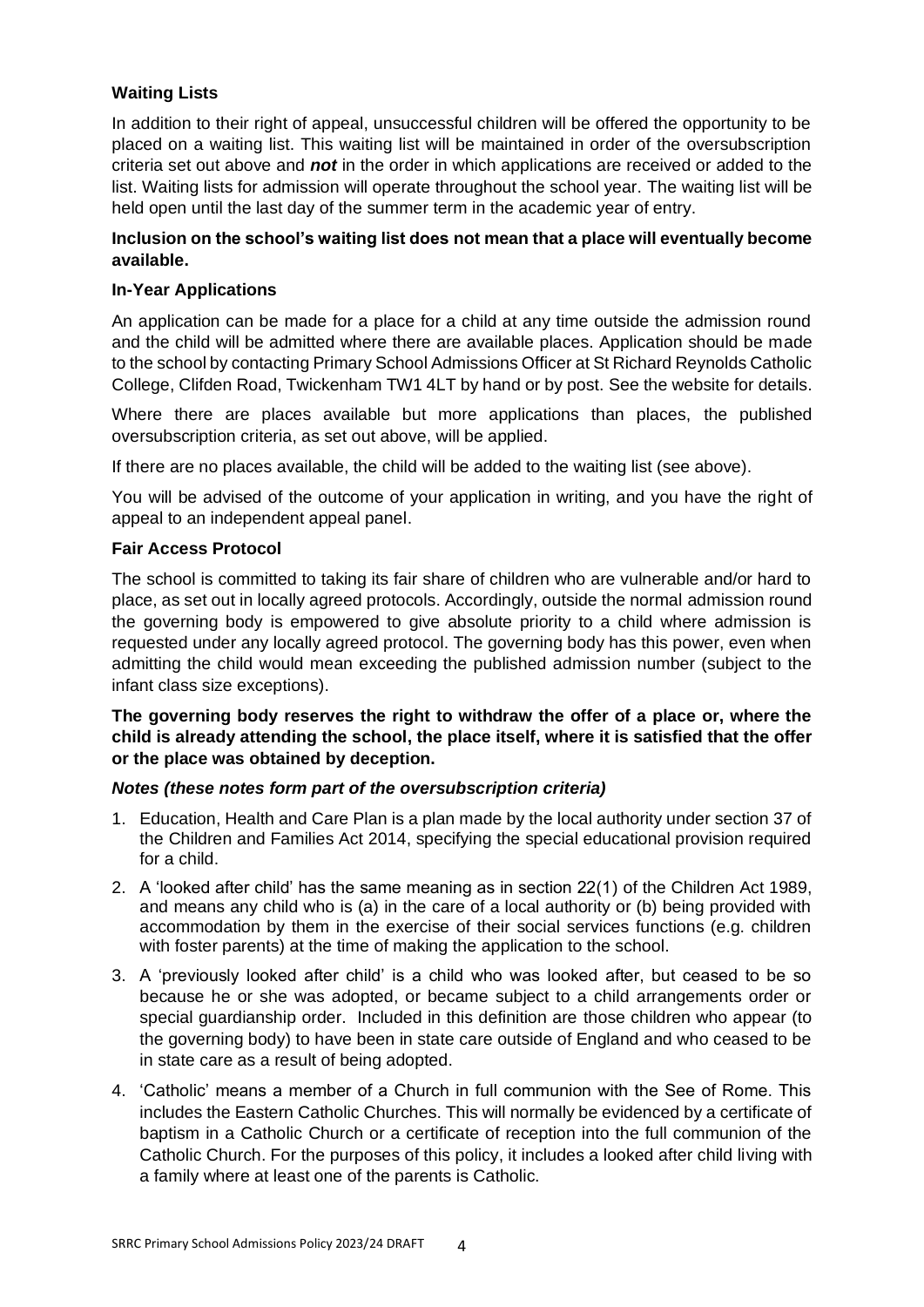For a child to be treated as Catholic, evidence of baptism or reception into the Church will be required. Those who have difficulty obtaining written evidence of baptism should contact their Parish Priest who, after consulting with the Diocese, will decide how the question of baptism is to be resolved and how written evidence is to be produced in accordance with the laws of the Church.

- 5. 'Certificate of Catholic Practice' means a certificate issued by the family's parish priest (or the priest in charge of the church where the family attends Mass) in the form laid down by the Bishops' Conference of England and Wales. It will be issued if the priest is satisfied that at least one Catholic parent or carer (along with the child, if he or she is over seven years old) have (except when it was impossible to do so) attended Mass on Sundays and holy days of obligation for at least five years (or, in the case of a child, since the age of seven, if shorter). It will also be issued when the practice has been continuous since being received into the Church if that occurred less than five years ago. It is expected that most Certificates will be issued on the basis of attendance. A Certificate may also be issued by the priest when attendance is interrupted by exceptional circumstances which excuse from the obligation to attend on that occasion or occasions. Further details of these circumstances can be found in the guidance issued to priests [LINK HERE](https://education.rcdow.org.uk/wp-content/uploads/2018/08/Priests-Certificate-of-Catholic-Practice-Guidance-Proposed-amendments-2017-2-CLEAN-COPY.pdf)
- 6. 'catechumen' means a member of the catechumenate of a Catholic Church. This will normally be evidenced by a certificate of reception into the order of catechumens.
- 7. 'Eastern Christian Church' includes Orthodox Churches, and is normally evidenced by a certificate of baptism or reception from the authorities of that Church.
- 8. 'children of other Christian denominations' means children who belong to other churches and ecclesial communities which, acknowledge God's revelation in Christ, confess the Lord Jesus Christ as God and Saviour according to the Scriptures, and, in obedience to God's will and in the power of the Holy Spirit commit themselves: to seek a deepening of their communion with Christ and with one another in the Church, which is his body; and to fulfil their mission to proclaim the Gospel by common witness and service in the world to the glory of the one God, Father, Son and Holy Spirit. An ecclesial community which on principle has no credal statements in its tradition, is included if it manifests faith in Christ as witnessed to in the Scriptures and is committed to working in the spirit of the above.

All members of Churches Together in England and CYTÛN are deemed to be included in the above definition, as are all other churches and ecclesial communities that are in membership of any local Churches Together Group (by whatever title) on the above basis.

- 9. 'children of other faiths' means children who are members of a religious community that does not fall within the definition of 'other Christian denominations' at 7 above and which falls within the definition of a religion for the purposes of charity law. The Charities Act 2011 defines religion to include:
	- A religion which involves belief in more than one God, and
	- A religion which does not involve belief in a God.

Case law has identified certain characteristics which describe the meaning of religion for the purposes of charity law, which are characterised by a belief in a supreme being and an expression of belief in that supreme being through worship.

10. 'brother or sister' includes:

- (i) all natural brothers and sisters, half brothers and sisters, adopted brothers and sisters, stepbrothers or sisters, foster brothers or sisters, whether or not they are living at the same address, and
- (ii) the child of a parent's partner where that child lives for at least part of the week in the same family unit at the same home address as the child who is the subject of the application.